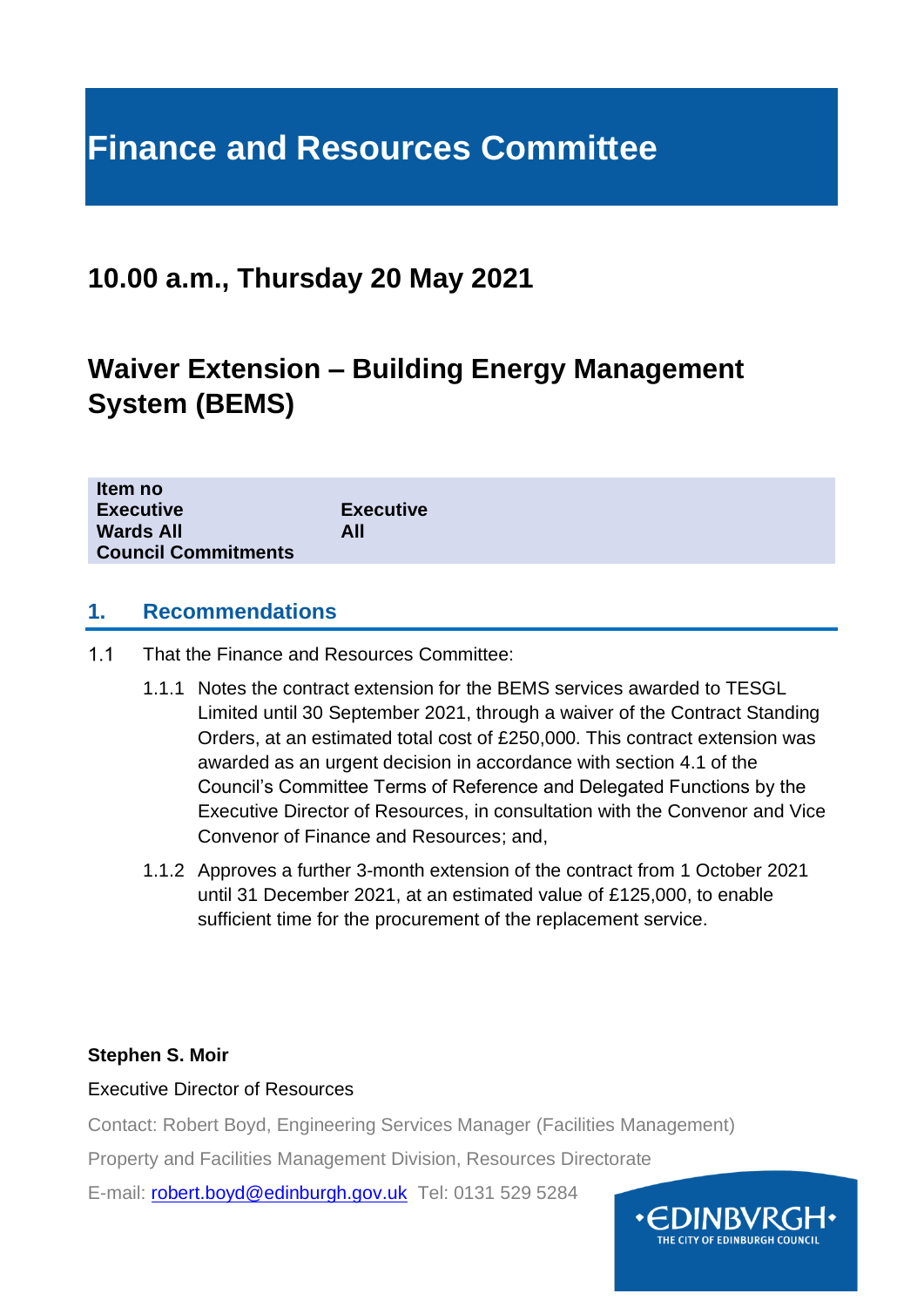**Report**

# **Waiver Extension – Building Energy Management Systems (BEMS)**

#### **2. Executive Summary**

- 2.1 This report notes the contract extension for the BEMS services, which was awarded to TESGL Limited, through a waiver of the Contract Standing Orders, to run until 30 September 2021, at an estimated value of £250,000. This contract extension was awarded as an urgent decision in accordance with section 4.1 of the Council's Committee Terms of Reference and Scheme of Delegation, the Executive Director of Resources having taken that decision in consultation with Convenor and Vice-Convenor of the Committee, subject to it being reported to the next available meeting of this Committee.
- 2.2 The report also seeks approval for a further 3-month extension of the contract, from 1 October 2021 until 31 December 2021, at an estimated value £125,000. This is to allow sufficient time for the procurement of the replacement service to be concluded.

#### **3. Background**

- 3.1 TESGL Limited have supplied the Council's Building Energy Management System (BEMS) solution since 13 April 2016. This ensures the functionality of Automatic Controls Systems (ACS) primarily those pertaining to Heating, Ventilation and Air Conditioning (HVAC) systems within buildings across the Council's estate.
- 3.2 The contract with TESGL Limited expired in August 2020, but the procurement exercise to retender the contract has been delayed due to the impact of the Covid-19 pandemic. The contract was extended until 31 March 2021 through a waiver of the Contract Standing Orders and extended again under delegated authority until 30 September 2021 through a waiver of the Contract Standing Orders, at an estimated value of £250,000. The contract extension was awarded as an urgent decision in accordance with section 4.1 of the Council's Committee Terms of Reference and Scheme of Delegation, with the Executive Director of Resources having taken that decision in consultation with Convenor and Vice-Convenor of Finance and Resources, subject to it being reported to the next available meeting of this Committee.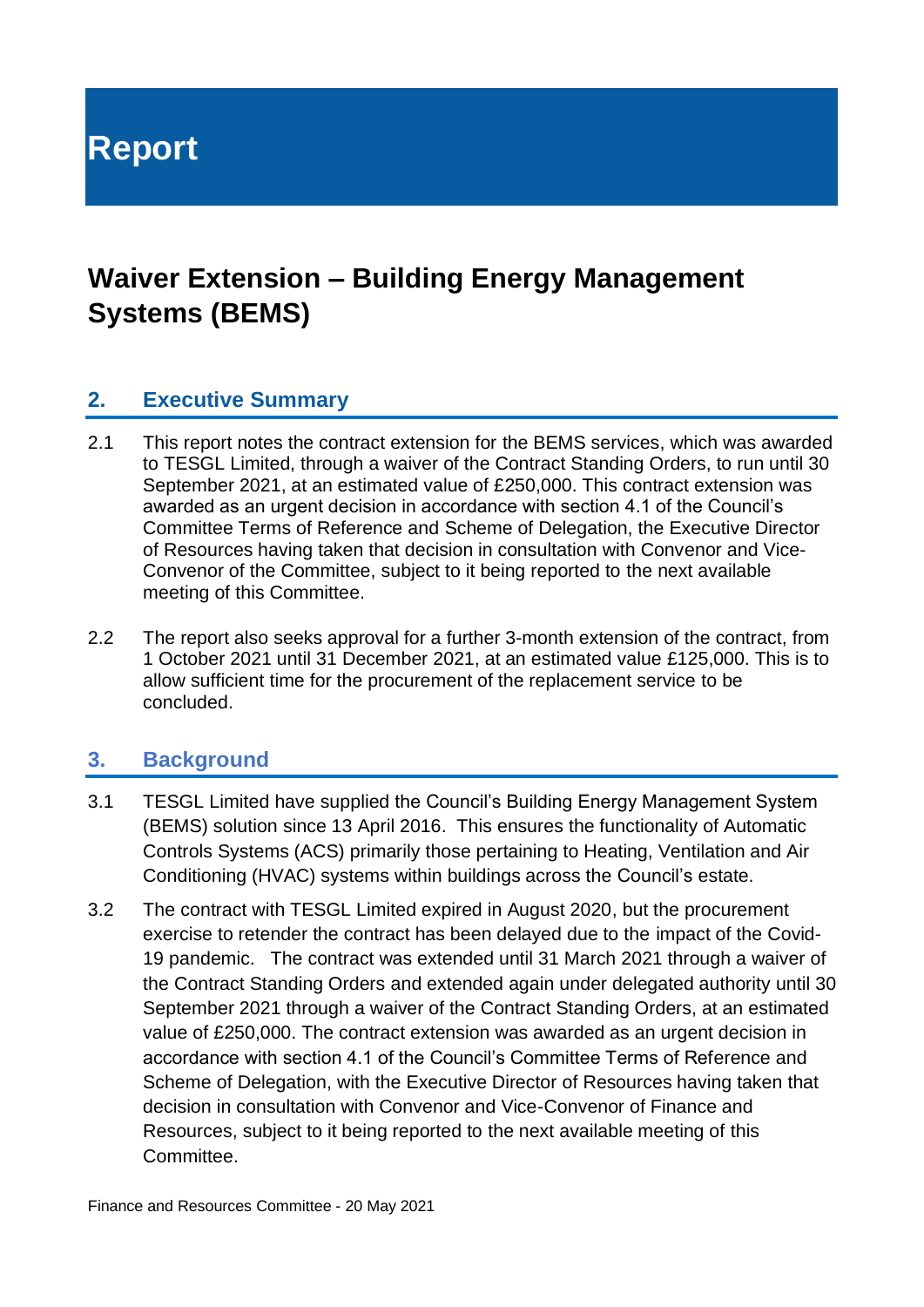#### **4. Main report**

- 4.1 The contract is operated across the Council's operational estate, inclusive of schools and care homes, including assurance of supply in order to maintain energy (heat and electricity) and avoid ventilation and water issues (Legionella).
- 4.2 The extension will allow for changes to the way in which BEMS is tendered allowing for integration with the new hard Facilities Management (FM) contract and Computer Aided Facilities Management (CAFM) integration, increasing estate awareness and control, whilst maximising the FM strategy. The new hard FM contract is subject to a separate report on the Committee agenda.
- 4.3 The additional time will enable investigation into the existing hardware, to implement changes to the procurement approach, contingency timing for the procurement process and to allow time for a managed transition to a new supplier, if necessary.
- 4.4 The process for tendering this service is currently under way and it is anticipated that a new supplier will be in place by 31 December 2021. Consequently, a further 3-month extension to the decision taken under delegated authority is required, at an estimated value of £125,000, to enable the retendering exercise to complete.
- 4.5 If the extension is not awarded there would be a detrimental impact upon the ability to manage the energy usage and air and water quality and would place a risk on the safe operation of properties across the estate.

#### **5. Next Steps**

5.1 Subject to approval, the existing extension to the contract with the supplier is due to end on 31 December 2021, and the tender exercise for the new contract has already commenced.

#### **6. Financial impact**

- 6.1 The estimated value of the proposed extension, from 1 April until 31 December 2021, is £375,000.
- 6.2 This waiver represents an increased risk of challenge within what is a competitive market; however, this is mitigated by the intention to use the extension period to undertake a tender exercise, which will permit other potential suppliers to come forward for consideration.

#### **7. Stakeholder/Community Impact**

7.1 Not applicable